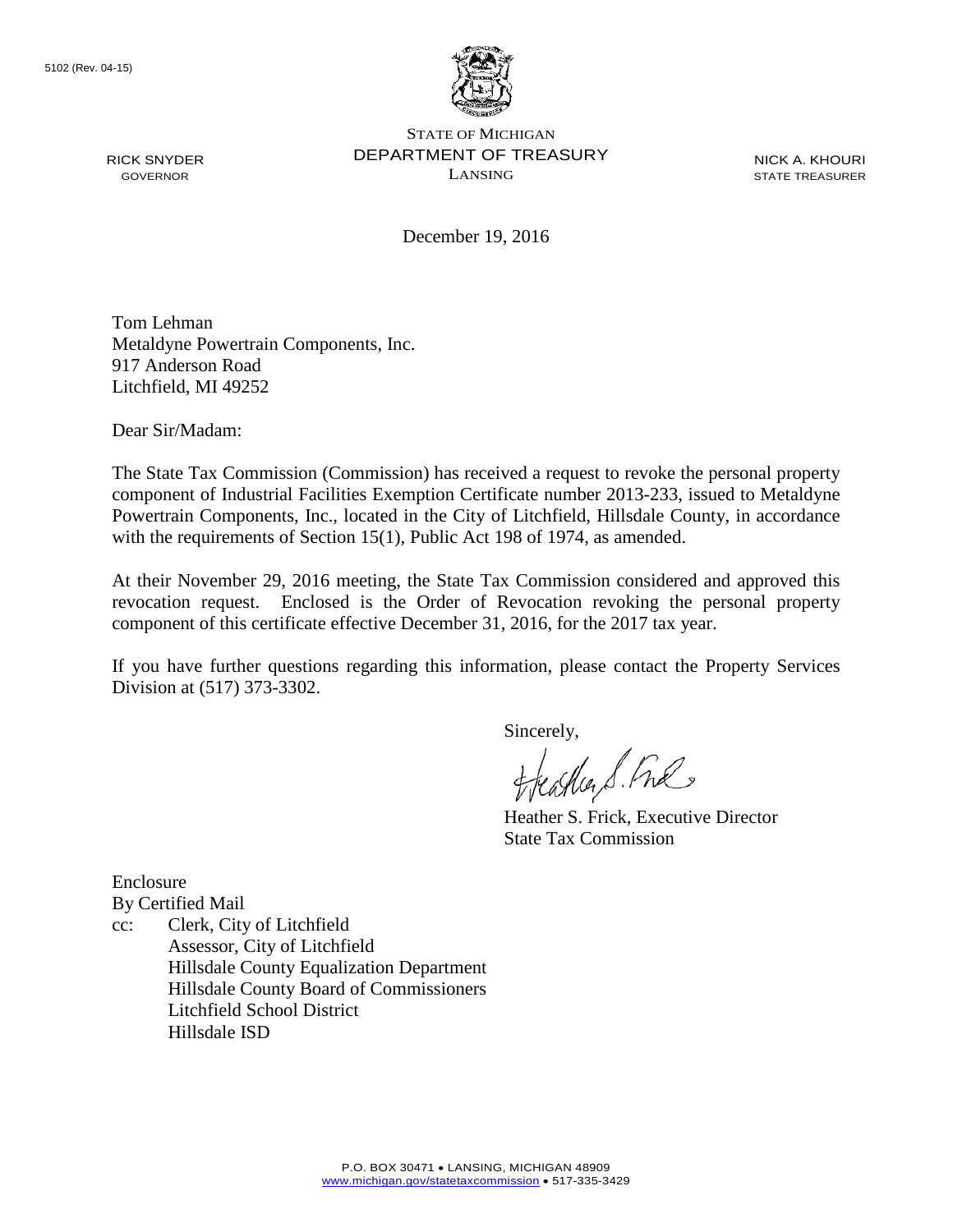

Industrial Facilities Exemption Certificate

Certificate Number **2013-233** Certificate Holder: **Metaldyne Powertrain Components, Inc.** Facility Location: **City of Litchfield**

County of **Hillsdale**, State of Michigan

Pursuant to the requirements of Section 15(1), Public Act 198 of 1974, as amended, upon receipt of a written request for revocation by the holder of an Industrial Facilities Exemption Certificate, the Commission shall by order revoke the certificate in whole, or in part, with respect to its real and/or personal property component(s), whichever shall be requested.

The State Tax Commission received a request from Metaldyne Powertrain Components, Inc. to revoke the personal property component of Industrial Facilities Exemption Certificate number 2013-233, located in the City of Litchfield, Hillsdale County. At their November 29, 2016 meeting, the State Tax Commission considered and approved this revocation request.

Therefore, it is ordered that the personal property component of Industrial Facility Exemption Certificate number 2013-233 be revoked effective **December 31, 2016, for the 2017 tax year**.



 $8450 - 6$ 

Douglas B. Roberts, Chairman State Tax Commission

A TRUE COP ATTEST Janay Jenkins<br>Michigan Department of Treasury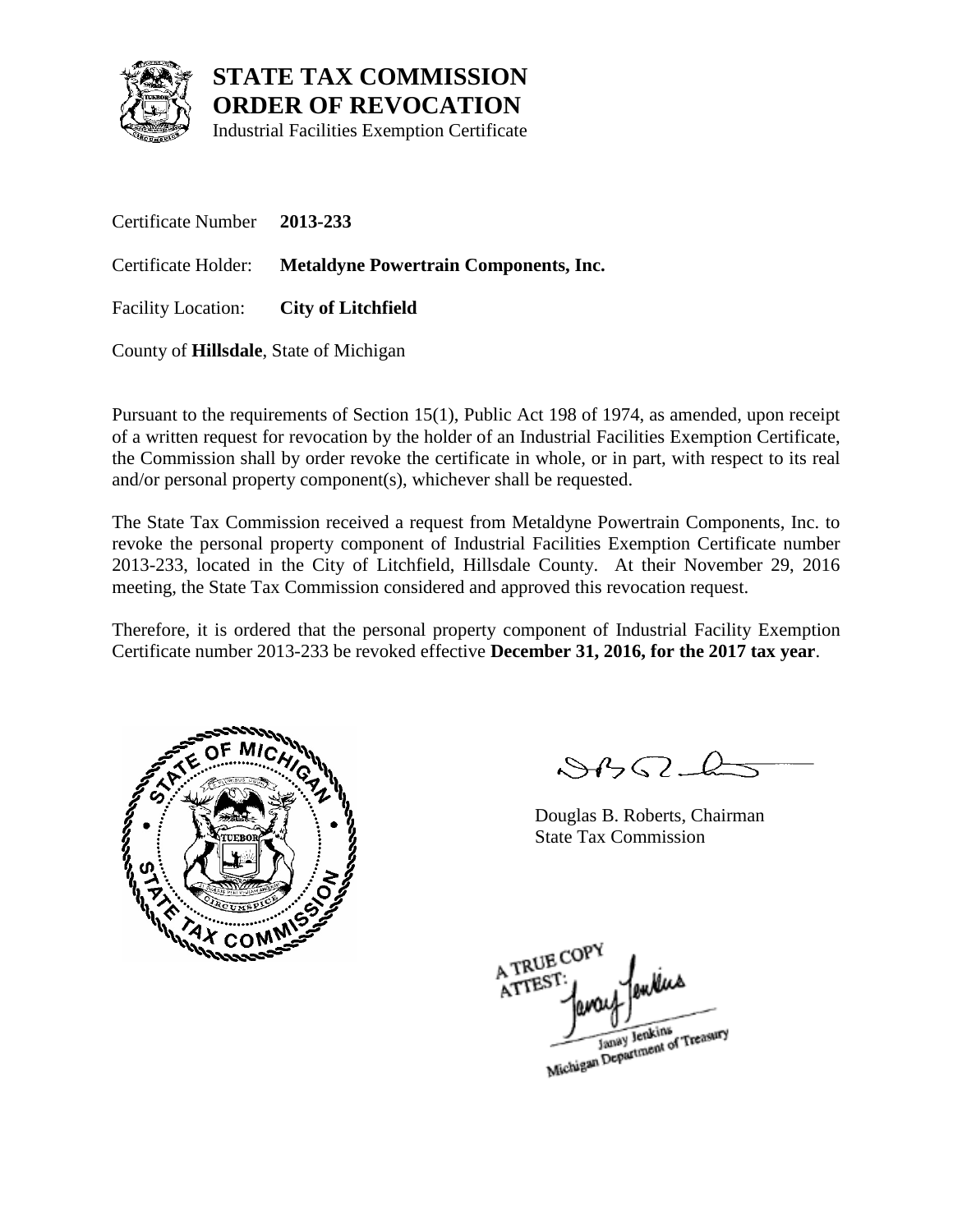

NICK A. KHOURI STATE TREASURER

December 19, 2016

Bruce Weber Pullman Industries 820 Kirts Boulevard, Suite 400 Troy, MI 48084

Dear Sir/Madam:

RICK SNYDER GOVERNOR

The State Tax Commission (Commission) has received a request from City of South Haven to revoke the personal property component of Industrial Facilities Exemption Certificate number 2006-135A, issued to Pullman Industries, located in the City of South Haven, Van Buren County. In accordance with Section 15(3) of Public Act 198 of 1974, as amended, the State Tax Commission offered the certificate holder the opportunity for a hearing regarding this request for revocation and they did not respond.

At their November 29, 2016 meeting, the State Tax Commission considered and approved the revocation request. Enclosed is the Order of Revocation revoking the personal component of this certificate effective December 31, 2016, for the 2017 tax year.

If you have further questions regarding this information, please contact the Property Services Division at (517) 373-3302.

Sincerely,

eagher S. Free

Heather S. Frick, Executive Director State Tax Commission

Enclosure By Certified Mail cc: Clerk, City of South Haven Assessor, City of South Haven Van Buren County Equalization Department Van Buren County Board of Commissioners South Haven School District Van Buren ISD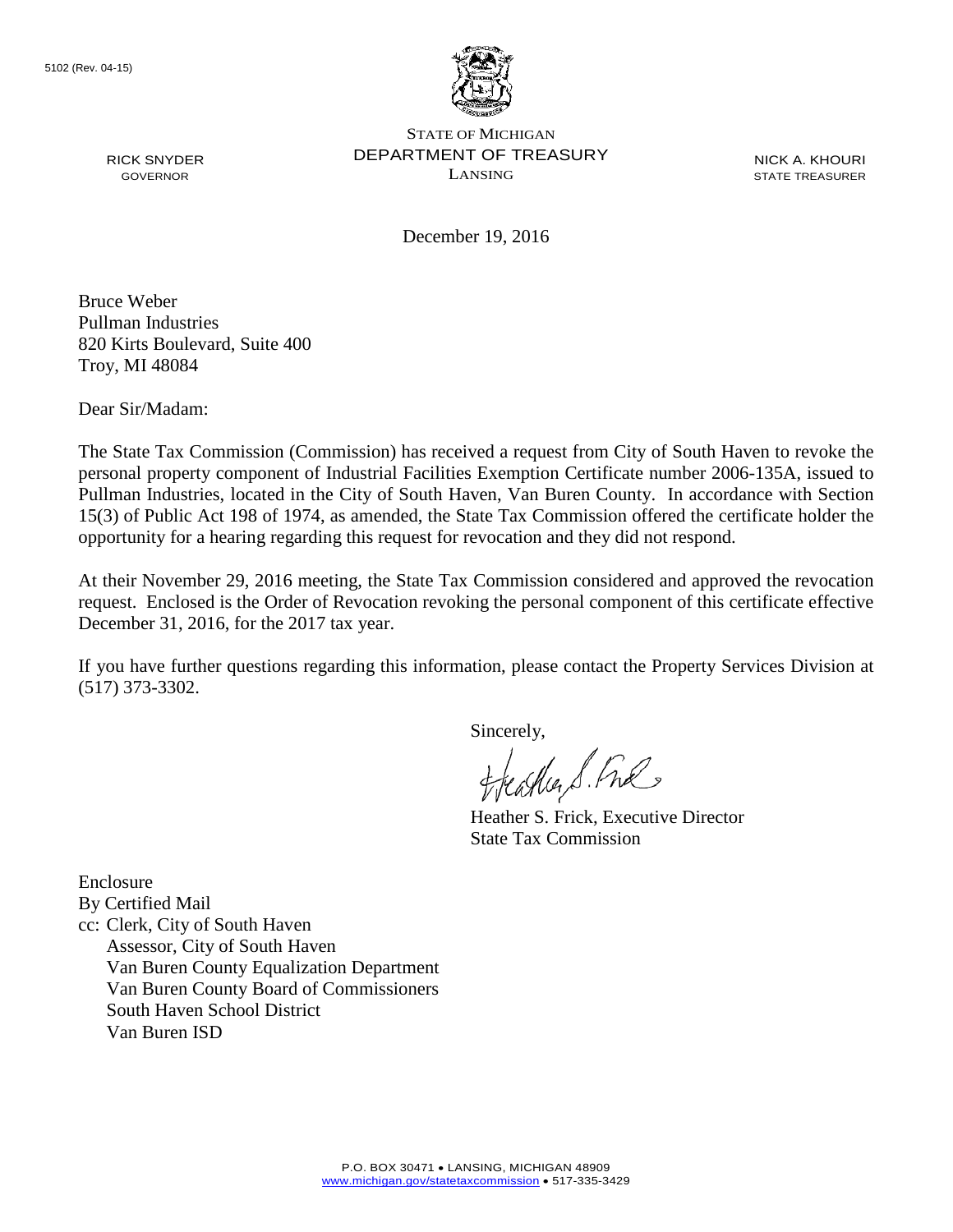

Industrial Facility Exemption Certificate

Certificate Number **2006-135A** Certificate Holder: **Pullman Industries** Facility Location: **City of South Haven**

County of **Van Buren,** State of Michigan

Pursuant to the requirements of Section 15(3) of Public Act 198 of 1974, as amended, upon receipt of a written request for revocation of an Industrial Facilities Exemption Certificate by the local unit and after offering an opportunity for a hearing, the State Tax Commission shall by order revoke the certificate in whole, or in part, with respect to its real and/or personal property component(s), whichever shall be requested.

The State Tax Commission received a request from City of South Haven to revoke the personal property component of Industrial Facilities Exemption Certificate number 2006-135A, issued to Pullman Industries, located in the City of South Haven, Van Buren County. At their November 29, 2016 meeting, the State Tax Commission considered and approved the revocation request.

Therefore, it is ordered that the personal property component of Industrial Facility Exemption Certificate number 2006-135A be revoked effective **December 31, 2016, for the 2017 tax year**.



 $882 - 6$ 

Douglas B. Roberts, Chairman State Tax Commission

A TRUE COP A TREST

Janay Jenkins<br>Michigan Department of Treasury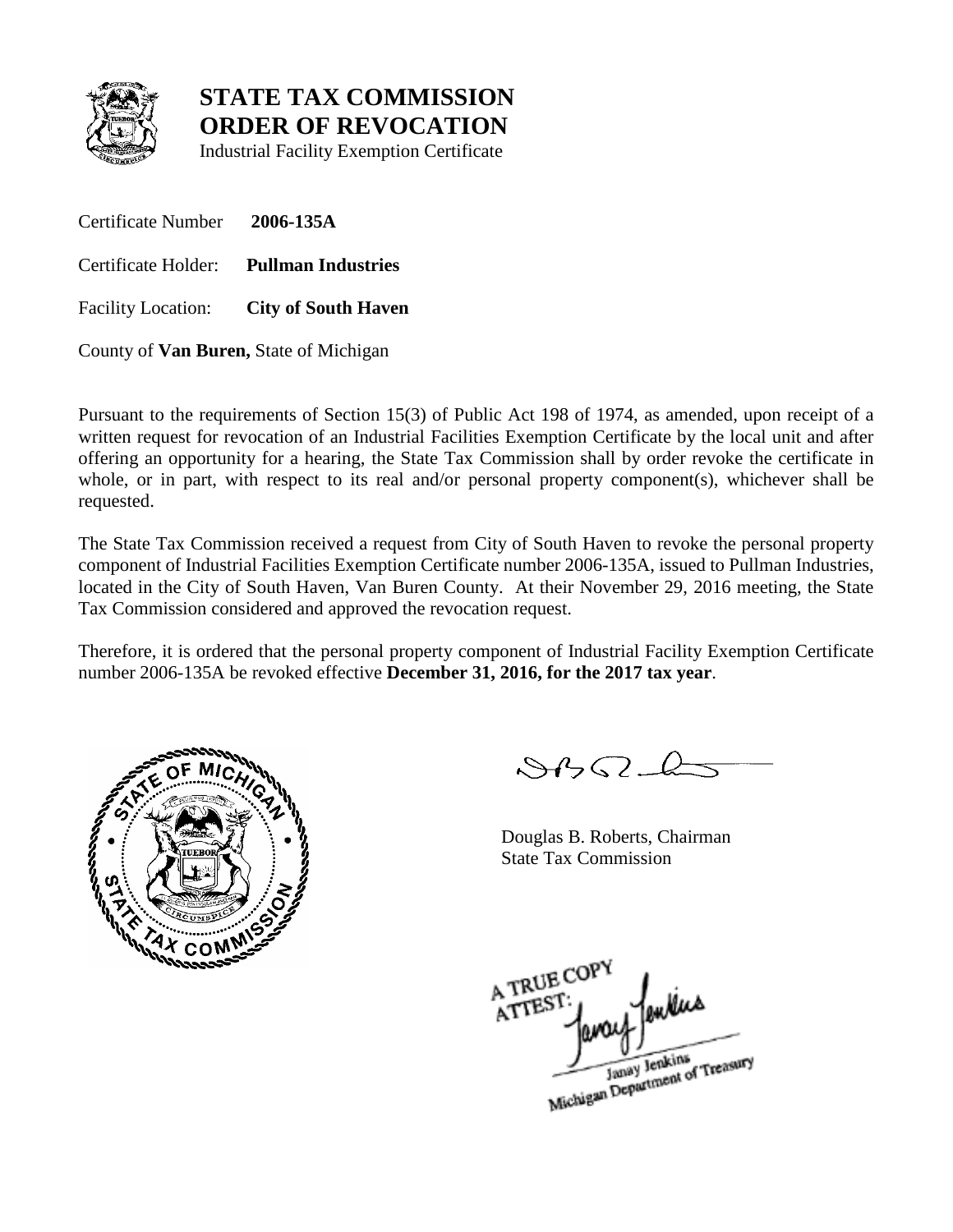

NICK A. KHOURI STATE TREASURER

December 19, 2016

Brian Nimtz All-Star Plastics LLC P.O. Box 558 Stevensville, MI 49127

RICK SNYDER GOVERNOR

Dear Sir/Madam:

The State Tax Commission (Commission) has received a request from Lincoln Charter Township to revoke the personal property component of Industrial Facilities Exemption Certificate number 2006-334, issued to All-Star Plastics LLC, located in Lincoln Charter Township, Berrien County. In accordance with Section 15(3) of Public Act 198 of 1974, as amended, the State Tax Commission offered the certificate holder the opportunity for a hearing regarding this request for revocation and they did not respond.

At their November 29, 2016 meeting, the State Tax Commission considered and approved the revocation request. Enclosed is the Order of Revocation revoking the personal property component of this certificate effective December 31, 2016, for the 2017 tax year.

If you have further questions regarding this information, please contact the Property Services Division at (517) 373-3302.

Sincerely,

eagher S. Free

Heather S. Frick, Executive Director State Tax Commission

Enclosure

By Certified Mail

cc: Clerk, Lincoln Charter Township Assessor, Lincoln Charter Township Berrien County Equalization Department Berrien County Board of Commissioners Lakeshore School District Berrien ISD Lake Michigan College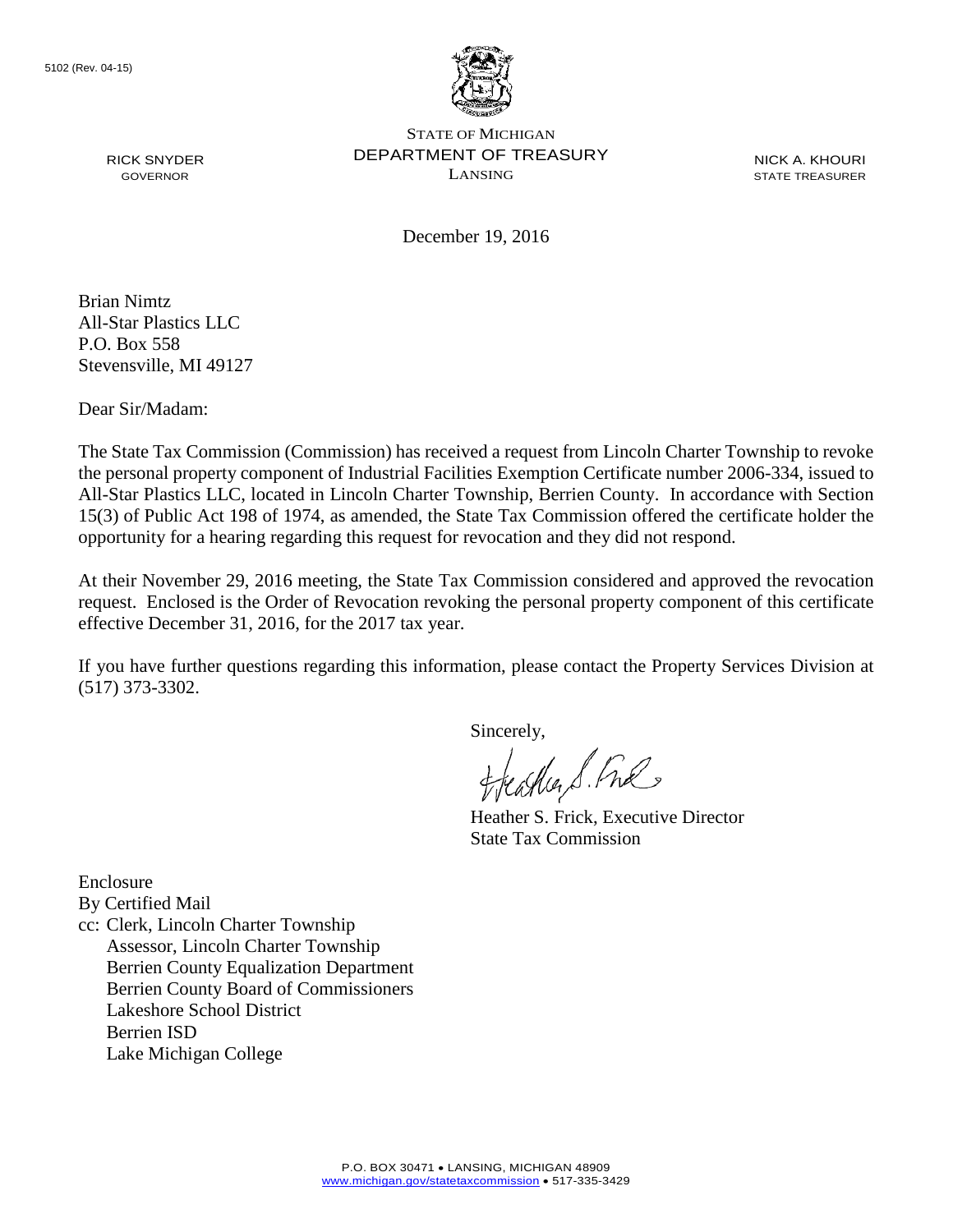

Industrial Facility Exemption Certificate

Certificate Number **2006-334** Certificate Holder: **All-Star Plastics LLC**

Facility Location: **Lincoln Charter Township**

County of **Berrien,** State of Michigan

Pursuant to the requirements of Section 15(3) of Public Act 198 of 1974, as amended, upon receipt of a written request for revocation of an Industrial Facilities Exemption Certificate by the local unit and after offering an opportunity for a hearing, the State Tax Commission shall by order revoke the certificate in whole, or in part, with respect to its real and/or personal property component(s), whichever shall be requested.

The State Tax Commission received a request from Lincoln Charter Township to revoke the personal property component of Industrial Facilities Exemption Certificate number 2006-334, issued to All-Star Plastics LLC, located in Lincoln Charter Township, Berrien County. At their November 29, 2016 meeting, the State Tax Commission considered and approved the revocation request.

Therefore, it is ordered that the personal property component of Industrial Facility Exemption Certificate number 2006-334 be revoked effective **December 31, 2016, for the 2017 tax year**.



 $882 - 6$ 

Douglas B. Roberts, Chairman State Tax Commission

A TRUE COP A TREST

Janay Jenkins<br>Michigan Department of Treasury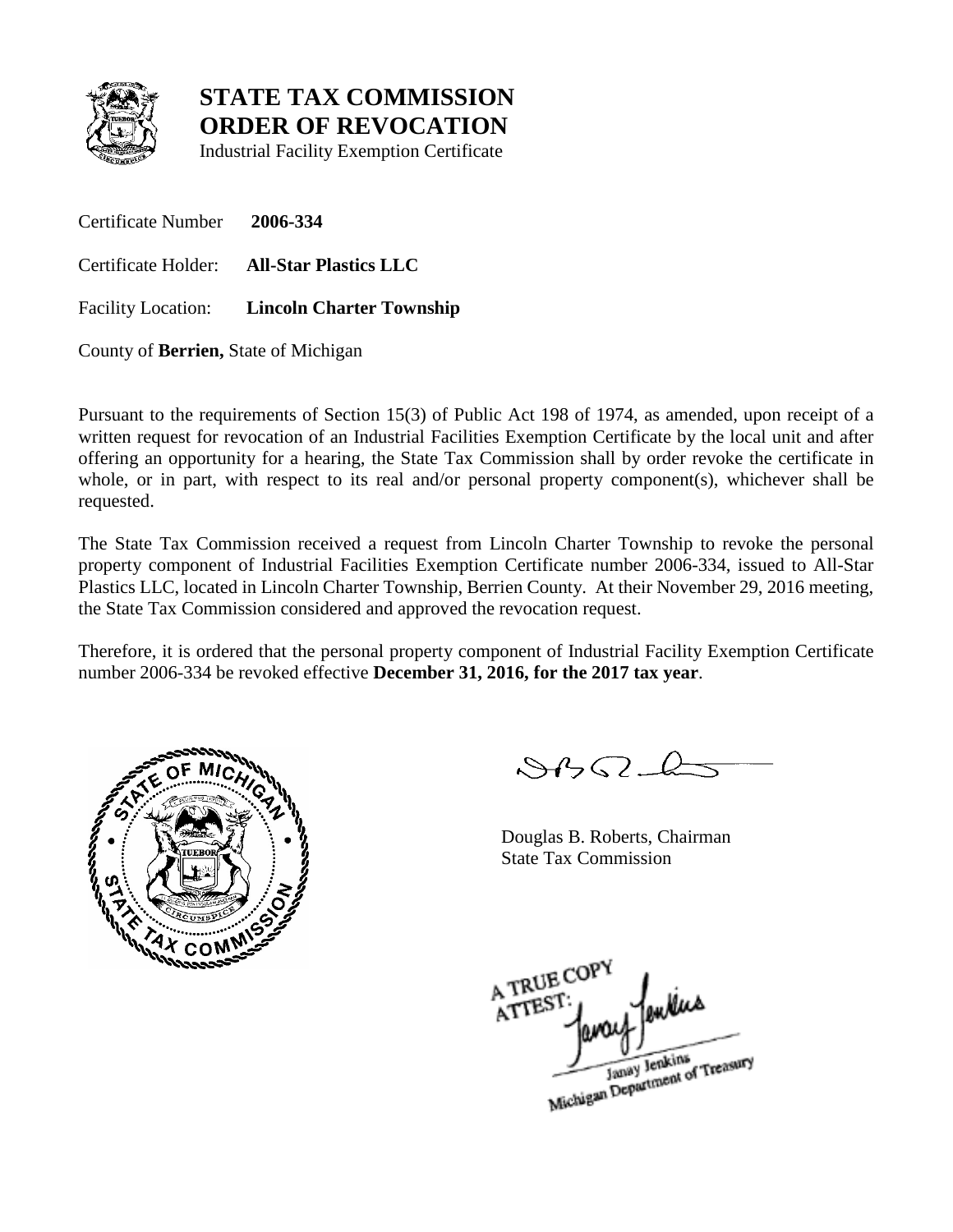

NICK A. KHOURI STATE TREASURER

December 19, 2016

Arthur Bott Sr. Grand Rapids Plastics, Inc. 4220 Roger B Chaffee Blvd. Grand Rapids, MI 49548-3446

Dear Sir/Madam:

RICK SNYDER GOVERNOR

The State Tax Commission (Commission) has received a request from City of Wyoming to revoke the personal property component of Industrial Facilities Exemption Certificate number 2007-482, issued to Grand Rapids Plastics, Inc., located in the City of Wyoming, Kent County. In accordance with Section 15(3) of Public Act 198 of 1974, as amended, the State Tax Commission offered the certificate holder the opportunity for a hearing regarding this request for revocation and they did not respond.

At their November 29, 2016 meeting, the State Tax Commission considered and approved the revocation request. Enclosed is the Order of Revocation revoking the personal component of this certificate effective December 31, 2016, for the 2017 tax year.

If you have further questions regarding this information, please contact the Property Services Division at (517) 373-3302.

Sincerely,

eagher S. Free

Heather S. Frick, Executive Director State Tax Commission

Enclosure By Certified Mail cc: Clerk, City of Wyoming Assessor, City of Wyoming Kent County Equalization Department Kent County Board of Commissioners Godwin Heights School District Kent ISD Grand Rapids Community College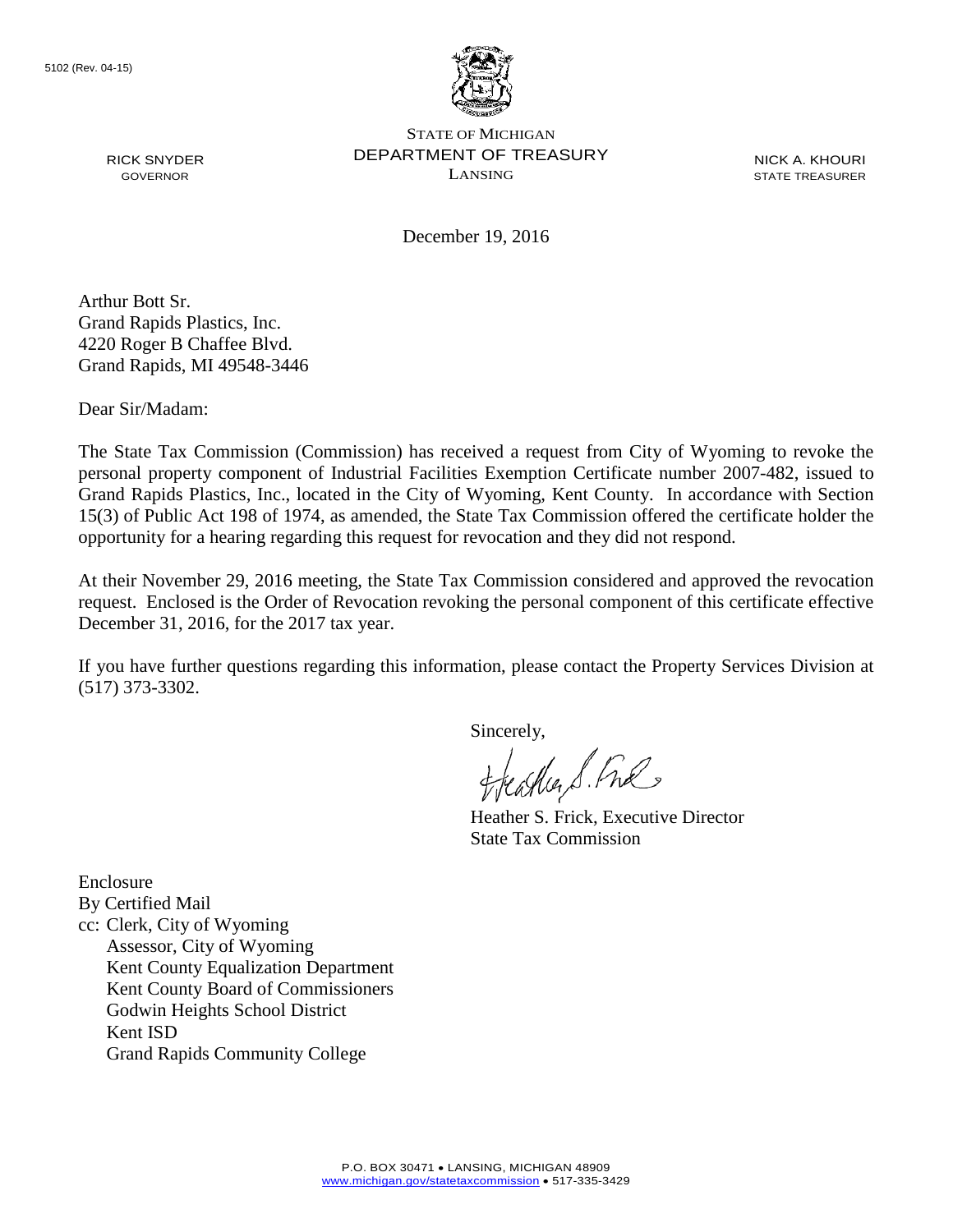

Industrial Facility Exemption Certificate

Certificate Number **2007-482**

Certificate Holder: **Grand Rapids Plastics, Inc.**

Facility Location: **City of Wyoming**

County of **Kent,** State of Michigan

Pursuant to the requirements of Section 15(3) of Public Act 198 of 1974, as amended, upon receipt of a written request for revocation of an Industrial Facilities Exemption Certificate by the local unit and after offering an opportunity for a hearing, the State Tax Commission shall by order revoke the certificate in whole, or in part, with respect to its real and/or personal property component(s), whichever shall be requested.

The State Tax Commission received a request from City of Wyoming to revoke the personal property component of Industrial Facilities Exemption Certificate number 2007-482, issued to Grand Rapids Plastics, Inc., located in the City of Wyoming, Kent County. At their November 29, 2016 meeting, the State Tax Commission considered and approved the revocation request.

Therefore, it is ordered that the personal property component of Industrial Facility Exemption Certificate number 2007-482 be revoked effective **December 31, 2016, for the 2017 tax year**.



 $882 - 6$ 

Douglas B. Roberts, Chairman State Tax Commission

A TRUE COP A TREST

Janay Jenkins<br>Michigan Department of Treasury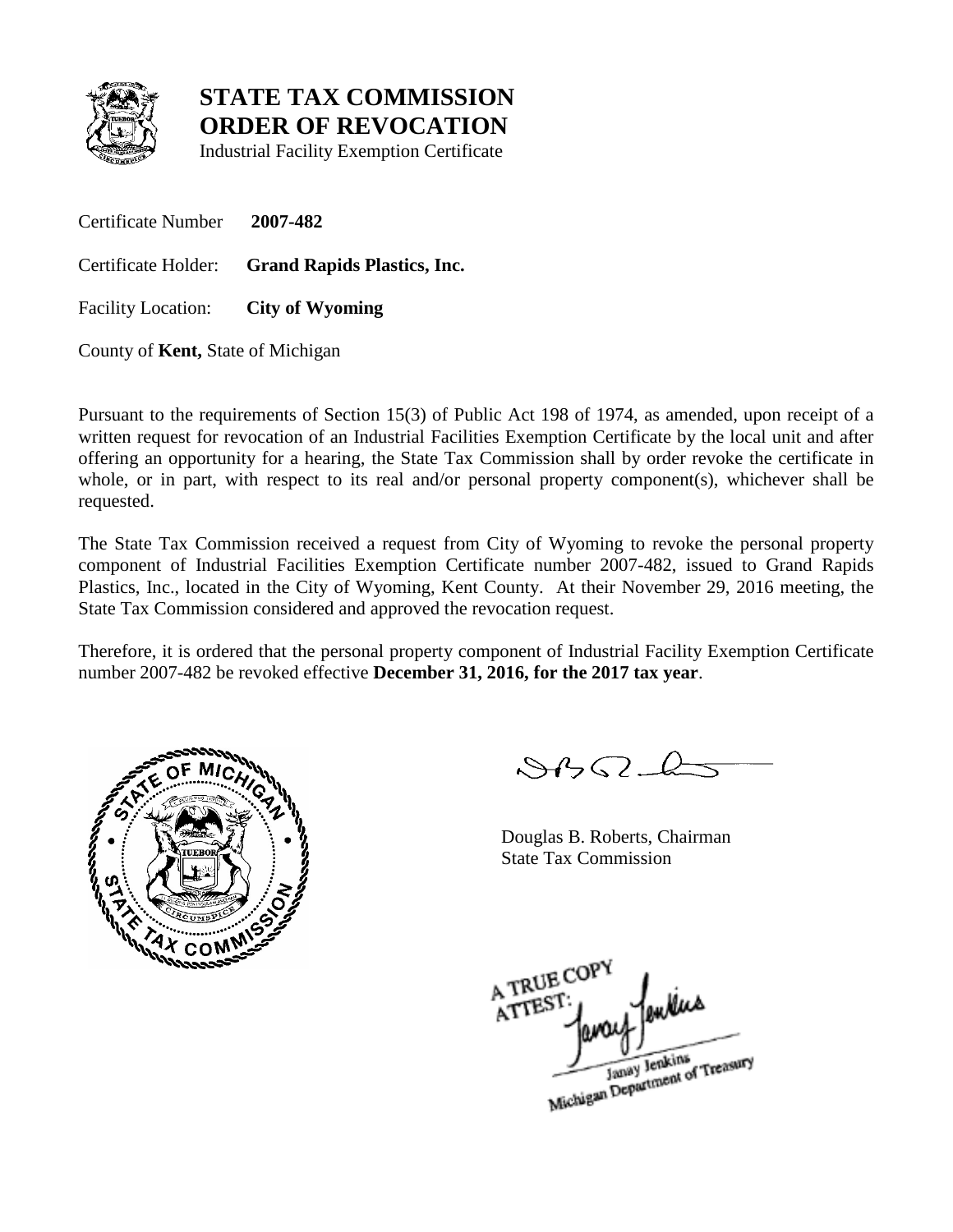

NICK A. KHOURI STATE TREASURER

December 19, 2016

James Piper Ralco Industries, Inc. 2720 Auburn Court Auburn Hills, MI 48326

RICK SNYDER GOVERNOR

Dear Sir/Madam:

The State Tax Commission (Commission) has received a request from City of Auburn Hills to revoke the personal property component of Industrial Facilities Exemption Certificate number 2013-285, issued to Ralco Industries, Inc., located in the City of Auburn Hills, Oakland County. In accordance with Section 15(3) of Public Act 198 of 1974, as amended, the State Tax Commission offered the certificate holder the opportunity for a hearing regarding this request for revocation and they did not respond.

At their November 29, 2016 meeting, the State Tax Commission considered and approved the revocation request. Enclosed is the Order of Revocation revoking the personal component of this certificate effective December 31, 2016, for the 2017 tax year.

If you have further questions regarding this information, please contact the Property Services Division at (517) 373-3302.

Sincerely,

eagher S. Free

Heather S. Frick, Executive Director State Tax Commission

Enclosure By Certified Mail cc: Clerk, City of Auburn Hills Assessor, City of Auburn Hills Oakland County Equalization Department Oakland County Board of Commissioners Pontiac School District Oakland ISD Oakland Community College